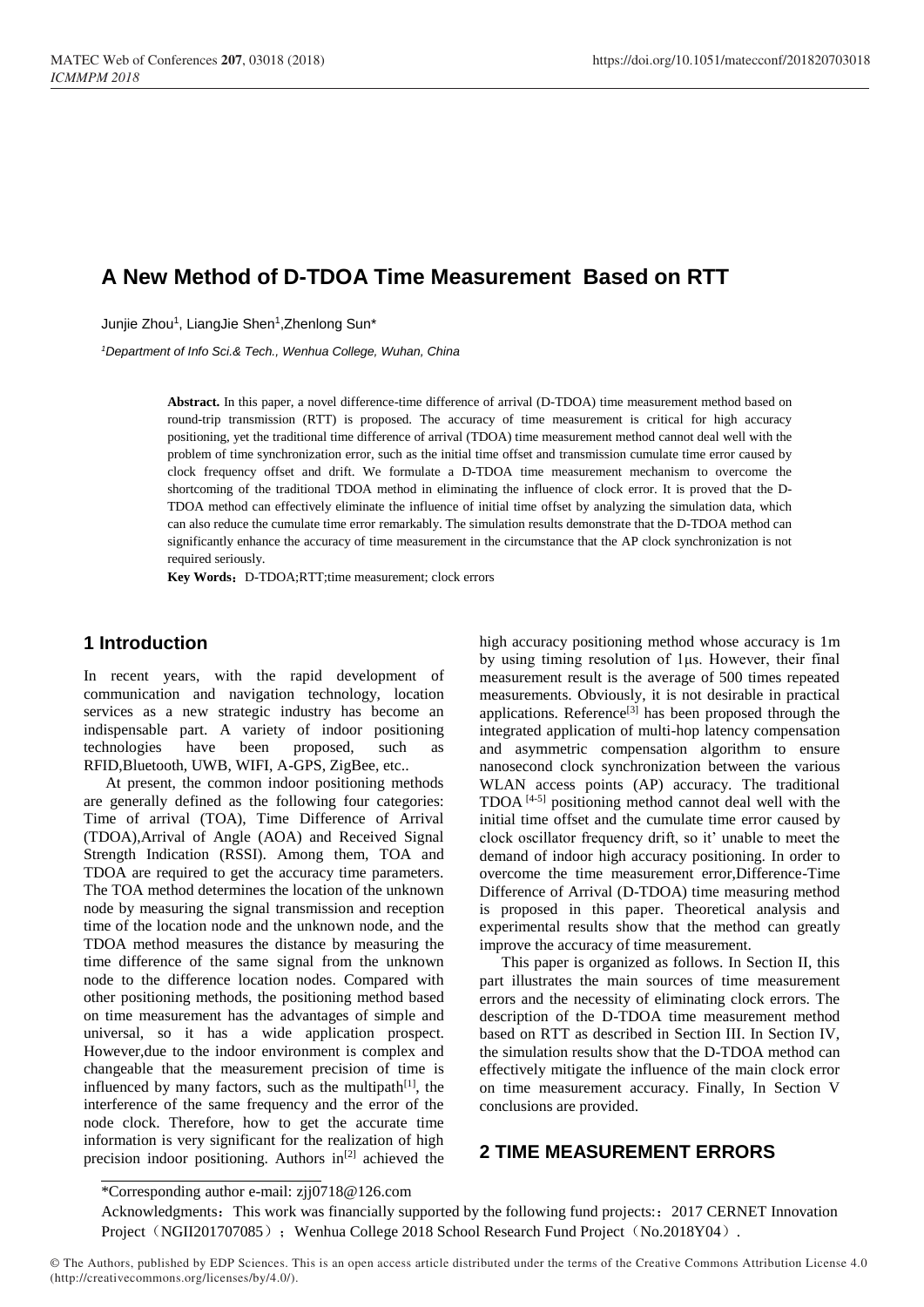#### **2.1 Formatting the title, authors and affiliations**

The main source of time measurement errors can be summarized as the following three aspects.

Firstly, the additional time delay caused by the nonline of sight (NLOS) propagation and the multipath effect is the main factor to affect the accuracy of time measurement. Existing research shows that the error can be mitigated to a certain extent by using biased Kalman filtering[6].Authors in [7] proposed a new positioning algorithm (N-CHAN) to overcome an obvious shortcoming that the accuracy of traditional CHAN algorithm effected by no-line-of-sight (NLOS).

Secondly, timing resolution plays an important role in the accuracy of time measurement. Usually if the resolution of the timer is low, its measurement time will be smaller than the real time. For example, assuming the real time is 333.33ns, then 333ns will be getting when the timing resolution is 1ns. Therefore, with the enhancement of timing resolution, the more precise time information and accurate location information can be obtained.

Thirdly, the reason for the stability of the clock will cause time error, while the difference of clocks between the different nodes also presents a great challenge to the accuracy of the timing, which is not negligible for high precision indoor positioning.Obviously, how to effectively restrain the clock errors is worth in-depth study.

#### **2.2 Clock errors**

It's very difficult for the normal TDOA positioning mechanism to realize clock synchronization [8-9] among AP nodes. GPS, the most accurate time synchronization system, can achieve the accuracy of 15-30ns. Usually clock synchronization mainly depending on the standard clock to periodically sends clock synchronization signal to other slave clocks. Then, the slave clocks would calculate the path delay, time offset and frequency offset by using the information from the signal, and adjust their time and frequency offset close to the standard clock as much as possible. However, the clock error still has a negative impact on time measurement accuracy.

The main sources of clock errors are concluded as follows. On the one hand, the clocks of the AP still have small time offset compared to the standard clock after the time compensation. It is called the initial time offset. On the other hand, the crystal frequency offset and drift of clocks will cause transmission cumulate time offset that named as cumulate time error. Therefore, the clock errors discussed in this paper are consisted of initial time offset and cumulate time error.

In the actual situation, although most of the crystal frequency offset is usually as small as dozens of ppm and the cumulate time error caused by crystal frequency drift can be ignored in minimal period, it is difficult to overlook the impact of the errors on timing measurement accuracy, during a relatively long period. Meanwhile, the initial time offset also seriously affects the time accuracy. The above problems can be dealt well with the D-TDOA time measurement method.

## **3 D-TDOA METHOD**

#### **3.1 Measuring mechanism**

D-TDOA measurement mechanism is based on the traditional TDOA signal transmission mechanism combined with RTT to transmit signal. Regard  $AP_0$  as the central reference point,  $AP_1$ ,  $AP_2$  and  $AP_3$  as auxiliary reference points, respectively.Taking the signal transmission process that the signal transmits from the MT to  $AP_0$  and  $AP_1$  for example.

The MT sends the WIFI signal at  $t_0$ , AP<sub>0</sub> receives the signal at  $t_1$  and  $AP_1$  receives the signal at  $t_2$ . After that  $AP<sub>1</sub>$  immediately has a RTT with  $AP<sub>0</sub>$ . The frame leaves  $AP_1$  at t<sub>3</sub> and reaches  $AP_0$  at t<sub>4</sub>, then leaves  $AP_0$  at t<sub>5</sub> and reaches  $AP_1$  at t<sub>6</sub>. AP1 sends data frame composed of t<sub>2</sub>,  $t_3$  and  $t_6$  to  $AP_0$ . The transmission process above shows as in Figure 1. In the case that clock synchronization is not required, in order to eliminate the initial time offset and reduce the cumulate time error caused by clock crystal oscillator frequency drift, the following method is used to calculate the time difference of the MT to the center reference point  $AP_0$  and the auxiliary reference point  $AP_1$ .

In the case depicted in Figure 1, the transmission time from MT to  $AP_0$ :

$$
\Delta_1 = t_1 - t_0 \tag{1}
$$

The transmission time from AP<sub>1</sub> to AP<sub>0</sub>:<br> $A = (t_6 - t_3) - (t_5 - t_4)$ 

$$
\Delta_3 = \frac{(t_6 - t_3) - (t_5 - t_4)}{2} \tag{2}
$$

The transmission time from MT to  $AP_1$ :

$$
\Delta_2 = (t_4 - t_0) - (t_3 - t_2) - \Delta_3 \tag{3}
$$

The TDOA of MT to  $AP_0$  and MT to  $AP_1$ :



**Figure 1**. Schematic diagram of D-TDOA time measurement method.

#### **3.2 Analysis of the D-TDOA time measurement method**

In this paper, a simplified time model is used. Suppose that the moment of the standard clock is M when the last clock synchronization is finished. And after a period of time  $T_i(i=0,1,2...)$ , the standard time is  $t_i=M+T_i$ . The corresponding time of  $AP_i$  clock is: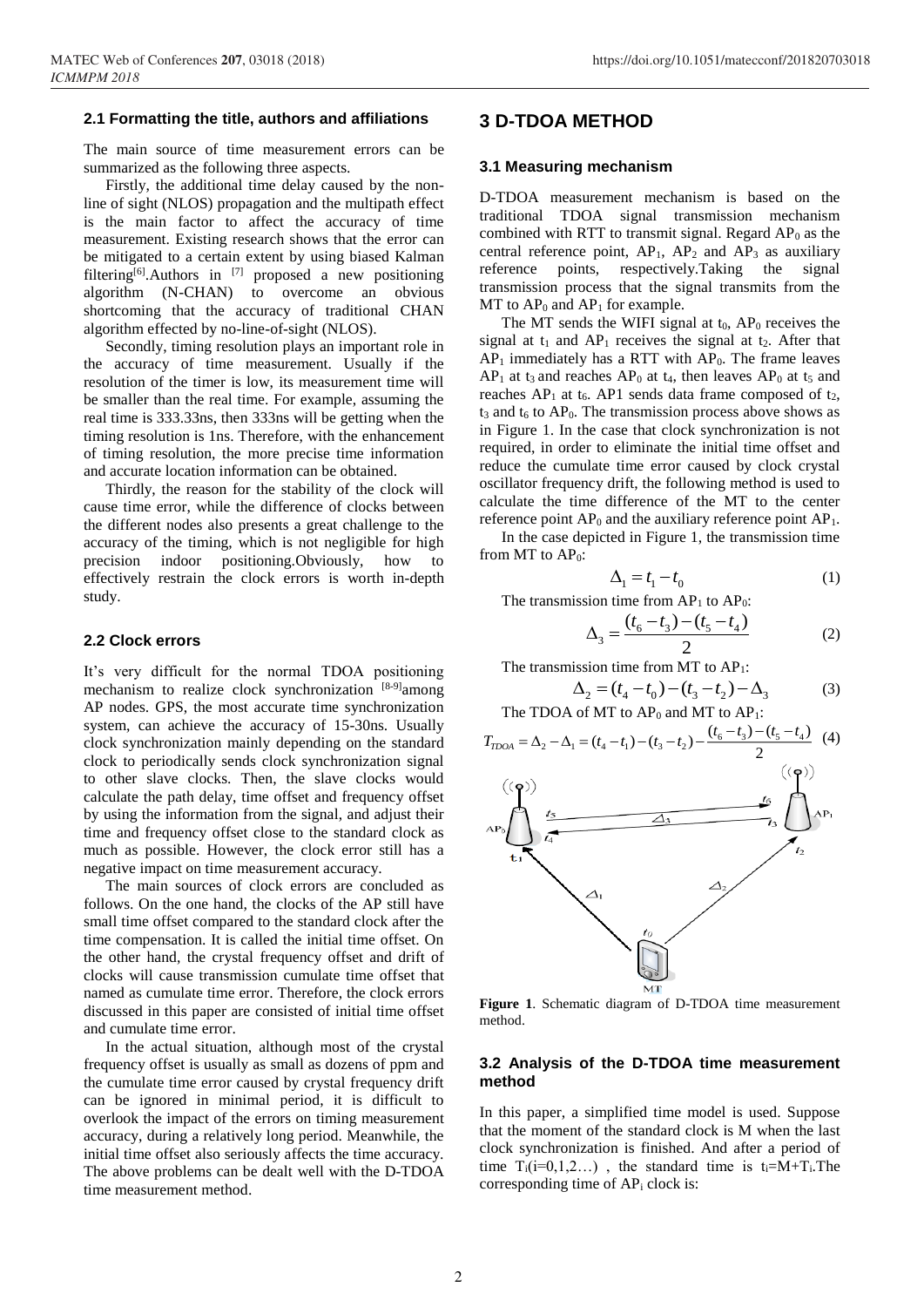$$
t_i = t_i + u_i + \eta_i(t_i - M) \tag{5}
$$

u<sup>i</sup> is the initial time offset between standard clock and  $AP_i$  clock after the last clock synchronization.  $\eta_i$  is crystal frequency drift of  $AP_i$ . Thus  $\eta_i(t_i'-M)$  is the cumulate time error of crystal oscillator frequency offset of  $AP<sub>i</sub>$  from standard time M to t<sub>i</sub>'. Then the following expression can be obtained:

$$
t_i = t_i(1 + \eta_i) + u_i - \eta_i M = (M + T_i)(1 + \eta_i) + u_i - \eta_i M = M + u + T_i(1 + \eta_i)
$$
(6)

Suppose the TDOA is TTDOA in the traditional TDOA time measurement method , so the following expression can be obtained:

$$
T_{\text{TDOA}} = (t_2 - t_0) - (t_1 - t_0) \tag{7}
$$

And according to expression (6), the following expression can be obtained

$$
(t_0 = M + T_0; T_1 = T_0 + \Delta_1; T_2 = T_0 + \Delta_2):
$$
  
\n
$$
T_{TDOA} = u_1 - u_0 + T_2 - T_1 + T_2\eta_1 - T_1\eta_0
$$
  
\n
$$
= u_1 - u_0 + \Delta_2 - \Delta_1 + \Delta_2\eta_1 - \Delta_1\eta_0 + T_0(\eta_1 - \eta_0)
$$
\n(8)

While according to the expression (4) of D-TDOA method, the following expression can be obtained:

$$
T_{\text{TDOA}} = (t_4 - t_1) - (t_3 - t_2) - \frac{(t_6 - t_3) - (t_5 - t_4)}{2}
$$
  
=  $a - b - \frac{c - d}{2}$  (9)

Where<br>  $a = (1+\eta_0)(T_4 - T_1)$ ,  $b = (1+\eta_1)(T_3 - T_2)$ ,  $c = (1+\eta_1)(T_6 - T_3)$ 

and  $d = (1 + \eta_0)(T_5 - T_4)$ , we can see that the parameters of each equation are from the same clock, and it contains the difference of time parameters, so this method can eliminate the partial errors of clock.

As can be seen from Figure 1,

 $T_3 = T_2 + p_1$ ;  $T_4 = T_3 + \Delta_s$ ,  $T_5 = T_4 + p_0$ ;  $T_6 = T_5 + \Delta_s$ ;  $p_0$ represents  $t_5-t_4$ ;  $p_1$ **:** represents  $t_3-t_2$ , expression (9) can be represents as:

be represents as:  
\n
$$
T_{D-TOA} = \Delta_2 - \Delta_1 + \eta_0 (\Delta_2 - \Delta_1) + (\eta_0 - \eta_1) (\frac{1}{2} P_0 + P_1 + \Delta_3)
$$
 (10)

In the expression (10), assuming the crystal frequency drift coefficient  $\eta_0$  and  $\eta_1$  are  $\pm 25$ ppm. The covering radius of WIFI signals is smaller than 100m, thus the maximum time difference  $(4<sub>2</sub>-4<sub>1</sub>)$  is approximately 333ns. So the error of  $\eta_{\theta}(\Delta_2 - \Delta_1)$  is at 10<sup>-11</sup> order magnitude, and it is negligible for the time measurement resolution of 1ns. In the term of  $(\eta_0 - \eta_1)(\frac{1}{2}p_0 + p_1 + \Delta_3)$ the order of the first part is at  $10^{-5}$  order magnitude. In the second part, assuming p0 and p1 are consist of the time of processing frames and waiting period (the node needs to monitor whether the channel is idle before starting to send data) in the case of neglecting other influencing factors, Meanwhile, the frame processing time can be also ignored relative to the frame waiting time. The IEEE802.11 MAC provides three kinds of access priority, including DIFS, PIFS and SIFS, where DIFS is the longest frame interval that be set at 50 microseconds in

IEEE802.11b. So the part  $\frac{(\frac{1}{2}p_0 + p_1 + A_s)}{(\frac{1}{2}p_0 + p_1 + A_s)}$  is at 10<sup>-4</sup> order magnitude. Thus, the multiply of the two parts might bring several nanoseconds to the time measurement error.

Comparing the expression (8) and (10), it can be found that u0 and u1 are counteracted by D-TDOA measurement method of the same clock, so the initial time offset between the AP clock and the standard clock can be eliminated. Meanwhile, the terms containing  $T_0$  is also counteracted so that the main time measurement errors in the process of clock synchronization have been avoided. That is to say, the time measurement cumulate error of D-TDOA method will not increase with the increase of the time after the previous synchronization. Consequently, the accuracy of time difference which is measured by D-TDOA measurement method can be improved substantially, thus the positioning accuracy will be greatly enhanced.

# **4 SIMULATION RESULTS**

This section consists of two groups of simulations and a summary of results. The simulation A compared the influence of initial time offset to the time measurement accuracy on traditional TDOA method and the D-TDOA method. Simulation B illustrates the influence of cumulate time error to the time measurement accuracy on traditional TDOA method and the D-TDOA method.

Assume that the channel environment is ideal in all simulations. The experimental environment is set in a square region  $(x \in [1,100], y \in [1,100])$ , the default clock timing resolution of each AP is 1ns. Suppose  $\eta_0$  and  $\eta_1$ are taken from a uniform distribution with range of [-  $25 \times 10^{-6}$ ,  $25 \times 10^{-6}$ ], where a negative value indicates the crystal frequency is slower than the standard clock frequency, and positive value indicates that the crystal frequency is faster than the standard clock frequency.

#### **4.1 Simulation about initial time offset**

In this simulation, the  $AP_0$  is set at (36, 28) and AP1 is set at (71, 84). Assume the  $T_0 = 0$ ;  $u_1$ -  $u_0 = u$ ;  $u_0$  and  $u_1$  are taken from a discrete uniform distribution whose range is  $\pm$ [15,30] ns, and can only be integers.

Figure 2 shows the distribution of the average absolute error when u=8ns and the computer simulation is performed 1,000 times that MT at each point. The mean absolute error of TDOA method is fluctuating near 8ns. However, the mean absolute error of D-TDOA method is just between 1.17ns-1.54ns.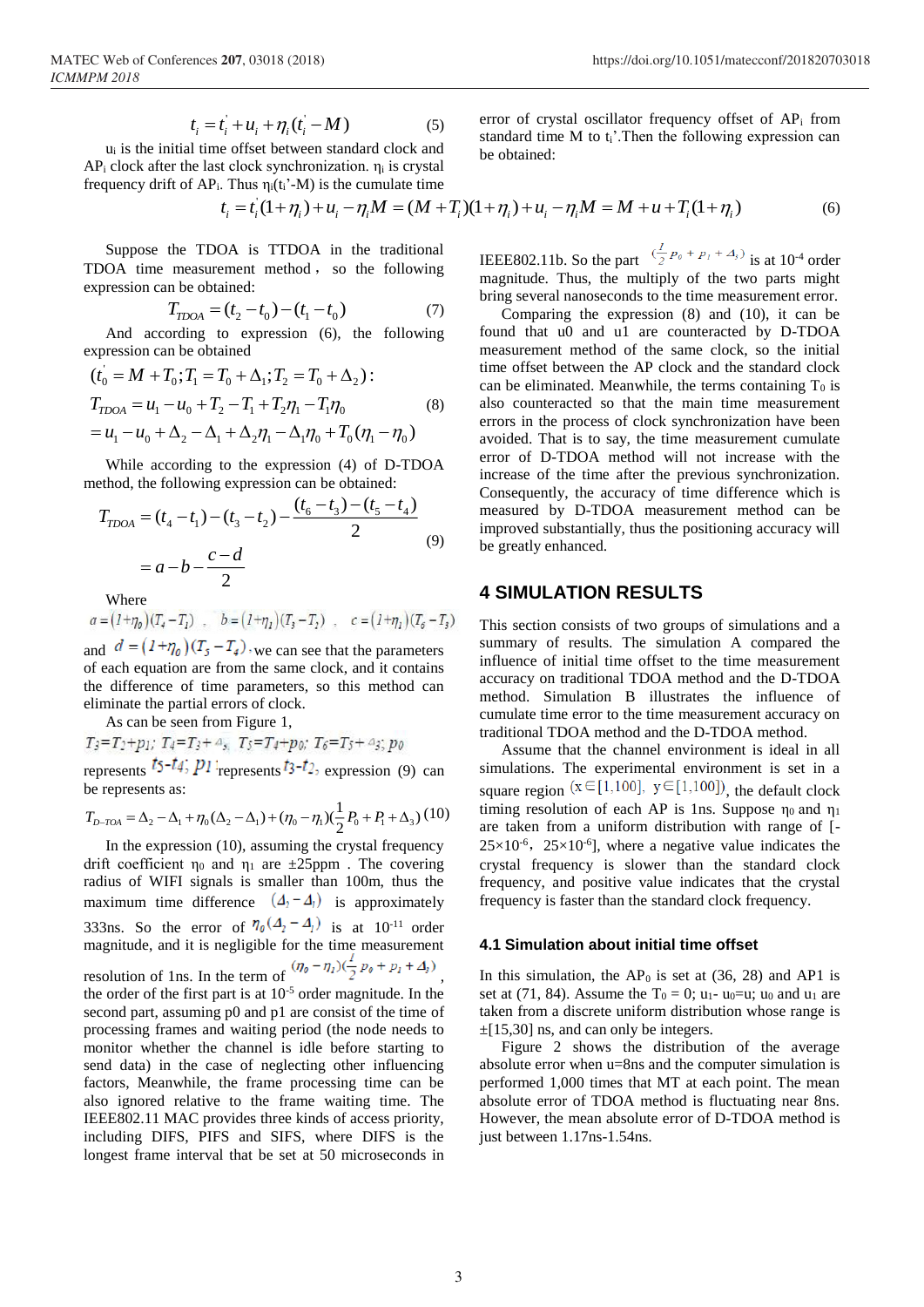

**Figure 2**.Distribution of the mean absolute error when u =8ns

The mean absolute error curve, we show in Figure 3, the mean absolute error of TDOA method is proportional to u and it is closely related to the value of u, while the

mean absolute error of D-TDOA method fluctuates between 1.32ns-1.43ns.



**Figure** 3. Mean absolute error curve with the change of u.

Compared to the results of the traditional TDOA method with D-TDOA method in the case of  $T_0 = 0$ , the mean absolute errors of D-TDOA method are less than the traditional TDOA method. Theoretical analysis and simulation results show, the mean absolute error of the traditional TDOA method is mainly caused by the initial clock error, and it is close to the initial time offset difference between  $AP_1$ 's clock and  $AP_0$ 's clock. For the D-TDOA method, the error is primarily due to the processing time of the AP, and it basically remains invariant. It can be possible to conclude that the D-TDOA method can significantly eliminate initial synchronization error and extremely improve the accuracy of time measurement.

### **4.2 Simulation about cumulate time error**

In this simulation, mainly compare the influence of two timing measurement methods on cumulate time error. Assume the  $u_0=u_1=0$ ns, the AP<sub>0</sub> is set at (25, 25), the AP<sub>1</sub> is set at (75, 75) and the MT is set at (60,45). Because of crystal oscillator frequency drift coefficient remaining unchanged in a short time, the value of  $\eta_0$  and  $\eta_1$  in each group remains unchanged. Usually the value range of  $T_0$ is from 0 to synchronization period, and  $T_0$  is defined as 0-2.0ms in this simulation. We define P=MSETDOA/MSED-TDOA as gain reference value and repeated 10000 times to ensure the accuracy of the experiments. Then we have the simulation results in Table 1.

Table 1 shows the variation of the mean absolute error, mean square error and the gain with the change of  $T_0$ . The simulation results indicate that, under the traditional TDOA method, with the increase of  $T_0$ , the mean and mean square value of cumulative time error of the crystal frequency drift increases sharply, and the mean absolute error is proportional to the time  $T_0$ . However, the mean absolute error of D-TDOA measurement method remains the same value, which is due to the time measurement results under this method is independent of  $T_0$ . Therefore, the crystal frequency shift for traditional TDOA method will have a bad impact on the precision of time measurement, but the D-TDOA method can overcome the negative effects effectively. Considering the results, the proposed method has better performance than the traditional TDOA method.